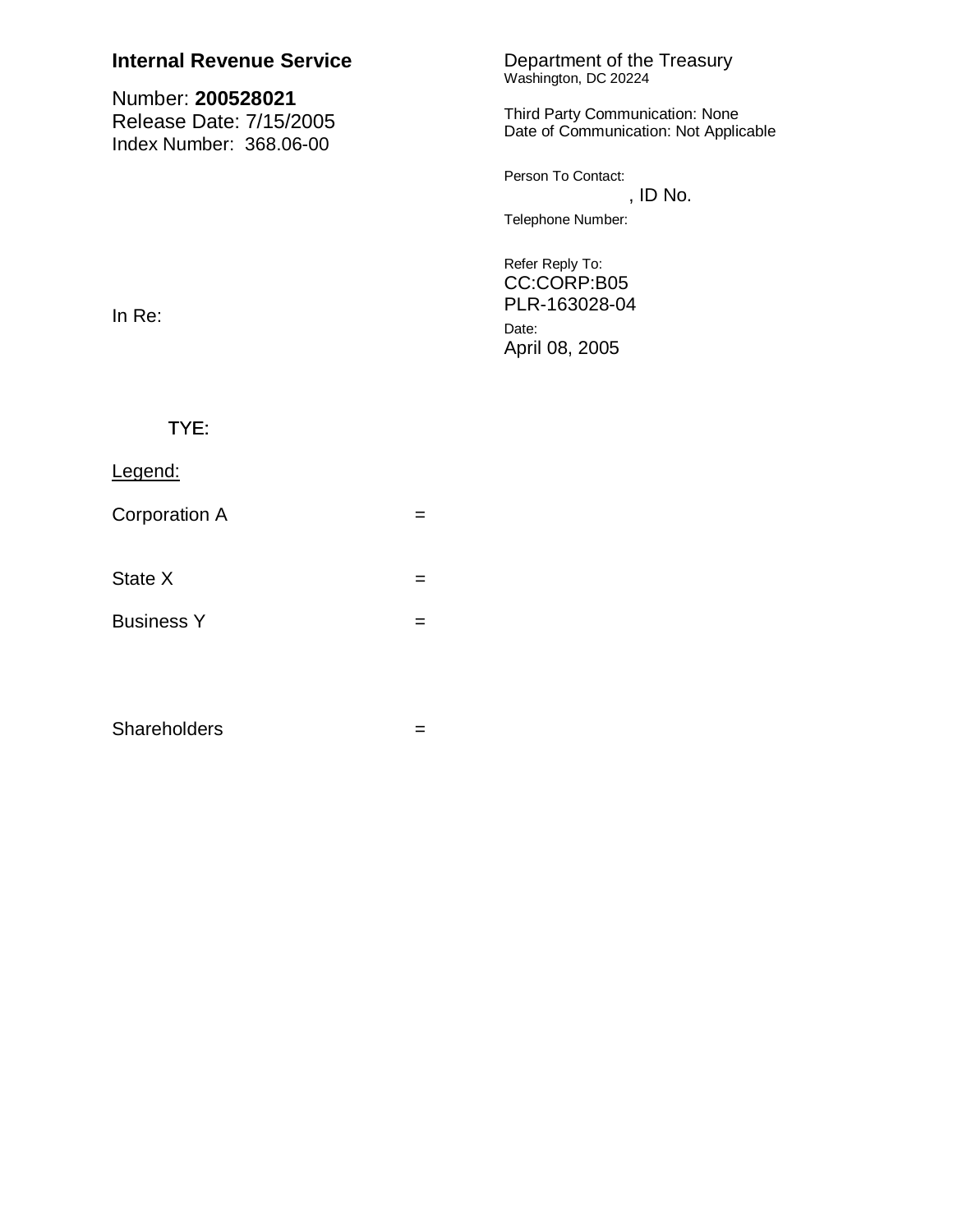Date 1  $=$ Date 2  $=$ 

Dear

This letter is in reply to your authorized representative's letter dated December 1, 2004, requesting rulings regarding a proposed transaction, including that the proposed transaction qualifies as a reorganization under section 368(a)(1)(F). Additional information was received in a letter dated January 18, 2005. The information submitted for consideration is summarized below.

Section 3.01(31) of Rev. Proc. 2005-3, 2005-1 C.B. 118, provides that the Service will not rule on the qualification of a transaction as a reorganization under section 368(a)(1)(F) unless the Service determines that there is a significant issue that is not clearly and adequately addressed by published authority. The taxpayer, an S corporation, requested guidance addressing the significant issue of whether its conversion into a limited liability company that elects corporate entity classification constitutes a reorganization under section 368(a)(1)(F).

Included in your requested rulings were rulings that the limited liability company (LLC) agreement is a governing provision for purposes of  $\S$  1.1361-1(l)(2)(i) because it is a binding agreement that defines the members' right to distribution and liquidation proceeds and that the LLC agreement does not, by its terms, create equity interests that would be treated as different classes of stock for purposes of § 1361(b)(1)(D) because it does not create different rights to current distributions or liquidation proceeds. These two rulings will be addressed in a separate ruling letter.

## SUMMARY OF FACTS

Corporation A is organized under the laws of State X and is a calendar year S corporation that files its tax returns on an accrual basis. Corporation A is engaged in Business Y. All of the single class of common stock of Corporation A is owned by the Shareholders. For business reasons, Corporation A wishes to convert under the laws of State X to a limited liability company (LLC). The newly formed LLC (New A) will elect under Treas. Reg. § 301.7701-3 to be treated as an association taxable as a corporation for federal tax purposes. The taxpayer intends to undertake all of the above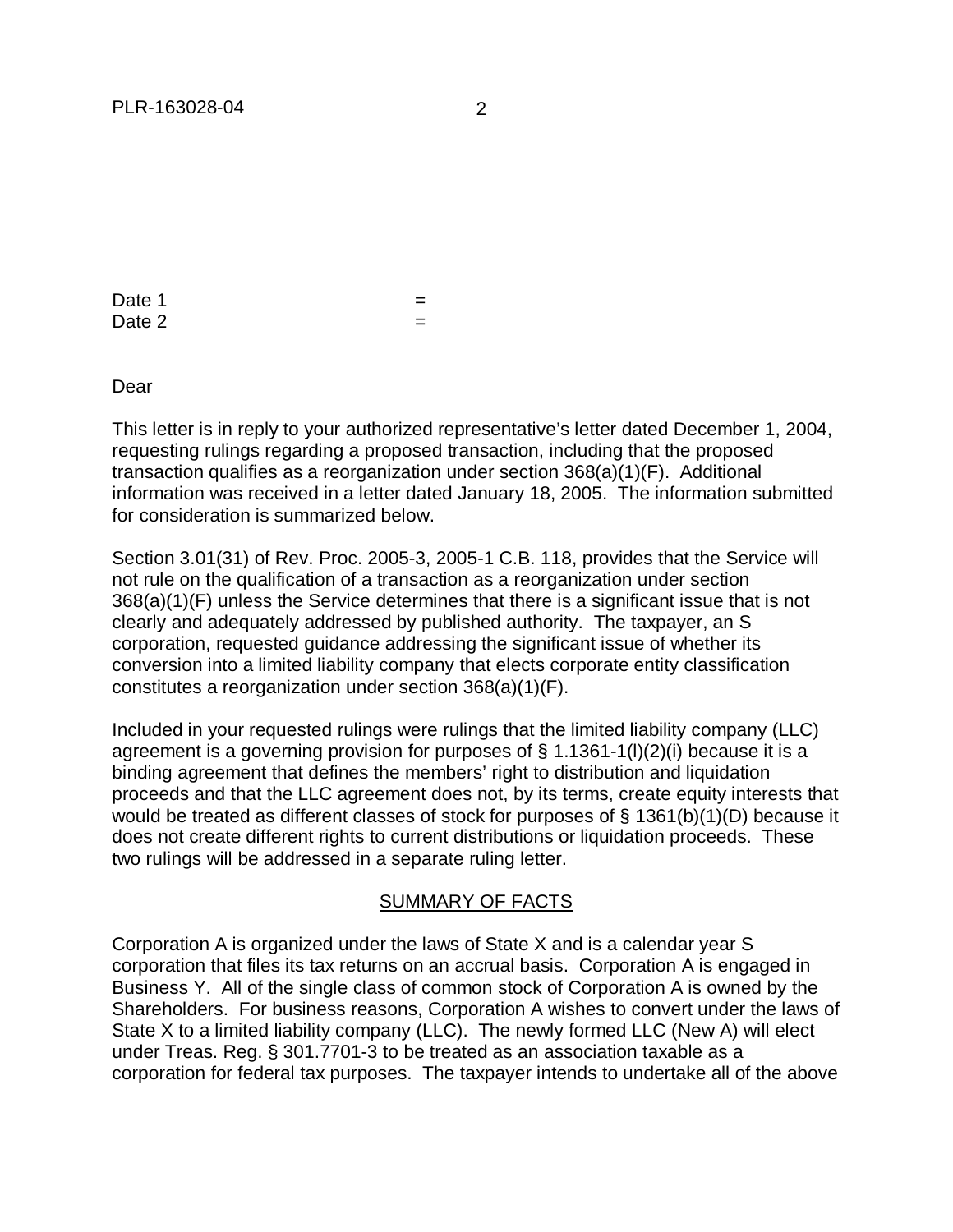steps in the proposed transaction prior to its tax year ending Date 1. However, the taxpayer may complete the above steps during its tax year ending Date 2.

## REPRESENTATIONS

The taxpayer has made the following representations in connection with the proposed transaction:

(a) The fair market value of the LLC membership rights that the Shareholders will receive in the conversion will be equal to the fair market value of the Corporation A shares that will be converted into LLC membership rights in connection with the conversion.

(b) The Shareholders will receive no consideration other than LLC membership rights for their Corporation A shares.

(c) No Shareholder has any plan or intention to sell, exchange or otherwise dispose of any of the LLC membership rights that he or she will receive in the conversion.

(d) Immediately after Corporation A's statutory conversion, the Shareholders will own all of the outstanding membership rights of New A as a State X LLC and will own such rights solely by reason of their ownership of Corporation A stock immediately prior to the conversion.

(e) Immediately after Corporation A's statutory conversion, New A will continue to hold all of the assets and liabilities that it held as Corporation A. No assets will be distributed and there will be no dissenting shareholders.

(f) At the time of the statutory conversion, Corporation A will not have outstanding any warrants, options, convertible securities, or any other type of right pursuant to which any person could acquire an ownership interest in Corporation A as a corporation or New A as a LLC.

(g) Corporation A has no plan or intention to reacquire or redeem Corporation A shares.

(h) New A has no plan or intention to reacquire or redeem any of its membership interests issued in the conversion.

(i) New A will issue no LLC membership rights except in exchange for Corporation A shares.

(j) New A has no plan or intention to sell or otherwise transfer or dispose of any of the assets that it held as Corporation A.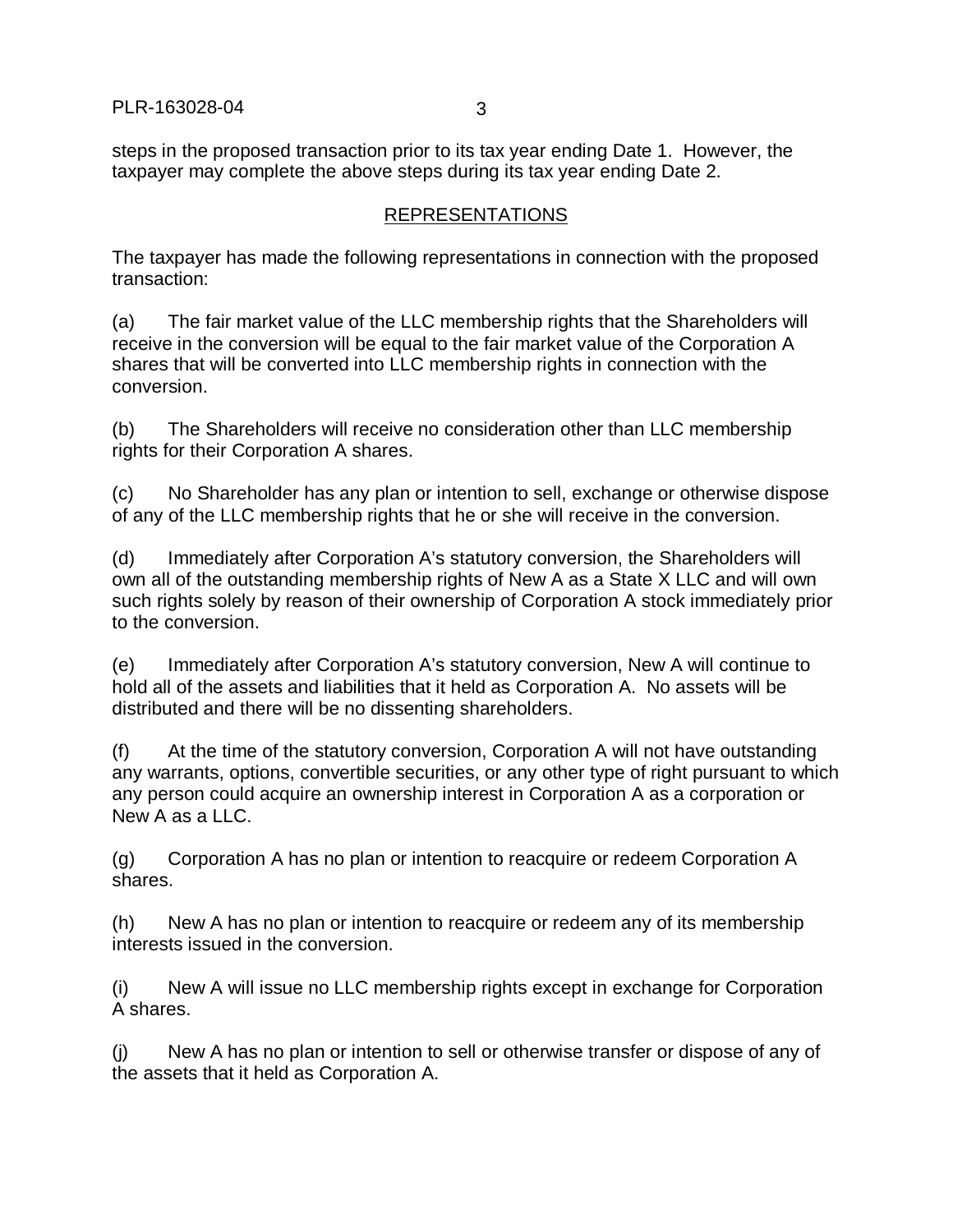PLR-163028-04 4

(k) Under the State X statute, New A will be considered the same entity after the statutory conversion as before. Accordingly, in connection with the statutory conversion, there will be no assignment, transfer or other change in Corporation A's liabilities and New A will assume no new liabilities.

(l) Following the statutory conversion, New A will conduct the same business as it conducted as Corporation A prior to the transaction.

(m) In connection with the statutory conversion, no Shareholder will incur any expense.

(n) Corporation A is not presently under the jurisdiction of any court in a Title 11 case or similar case within the meaning of section 368(a)(3)(A) of the Internal Revenue Code.

(o) Immediately after the statutory conversion, New A will not be under the jurisdiction of any court in a Title 11 case or similar case within the meaning of section 368(a)(3)(A) of the Internal Revenue Code.

(p) New A's election under Treas. Reg. § 301.7701-3 to be treated as an association taxable as a corporation will be effective as of the date of the transaction such that New A will never exist as a partnership for federal tax purposes.

## RULINGS

Based solely on the information submitted and the representations as set forth above, we hold as follows:

(1) The conversion of Corporation A to New A, a State X LLC followed by an election to be treated as an association taxable as a corporation for federal tax purposes effective as of the date of conversion qualifies as a reorganization under section 368(a)(1)(F).

(2) Corporation A will not recognize any gain or loss on the deemed exchange (section 361(a) and 357(a)). The basis of the assets of Corporation A in the hands of New A will the same as the basis of such assets in the hands of Corporation A immediately prior to the statutory conversion (section 362(b)). The holding period of the Corporation A assets held by New A will include the period during which such assets were held by Corporation A (section 1223(2)).

(3) The basis of the membership interests in New A received by the Shareholders will be the same as the basis of the shares of Corporation A surrendered in exchange therefore (section 358(a)(1)). The holding period of the membership interests to be received by the Shareholders will include the period during which the shares of